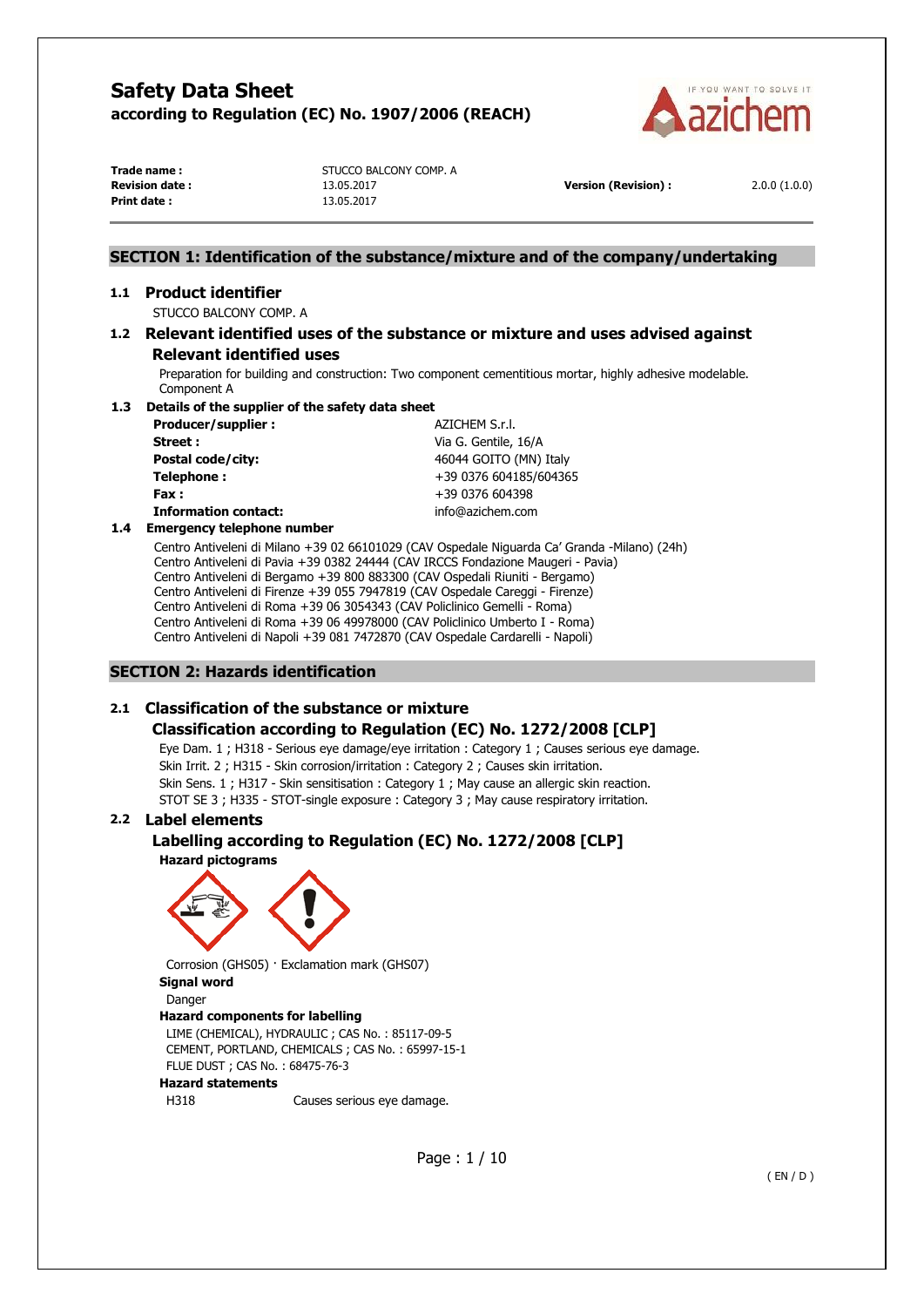

| Trade name:<br><b>Revision date:</b><br>Print date : | STUCCO BALCONY COMP. A<br>13.05.2017<br>13.05.2017 | <b>Version (Revision):</b> | 2.0.0(1.0.0) |
|------------------------------------------------------|----------------------------------------------------|----------------------------|--------------|
|                                                      |                                                    |                            |              |

| H315                            | Causes skin irritation.                                          |  |  |
|---------------------------------|------------------------------------------------------------------|--|--|
| H317                            | May cause an allergic skin reaction.                             |  |  |
| H335                            | May cause respiratory irritation.                                |  |  |
| <b>Precautionary statements</b> |                                                                  |  |  |
| P <sub>261</sub>                | Avoid breathing dust/fume/gas/mist/vapours/spray.                |  |  |
| P <sub>264</sub>                | Wash hands thoroughly after handling.                            |  |  |
| P310                            | Immediately call a POISON CENTER/doctor                          |  |  |
| P403+P233                       | Store in a well-ventilated place. Keep container tightly closed. |  |  |
|                                 |                                                                  |  |  |

### **2.3 Other hazards**

None

## **SECTION 3: Composition / information on ingredients**

### **3.2 Mixtures**

### **Hazardous ingredients**

LIME (CHEMICAL), HYDRAULIC ; REACH registration No. : 01-2119475523-36 ; EC No. : 285-561-1; CAS No. : 85117-09-5 Weight fraction :  $\geq 10 - < 20 \%$ Classification 1272/2008 [CLP] : Eye Dam. 1 ; H318 Skin Irrit. 2 ; H315 STOT SE 3 ; H335 CEMENT, PORTLAND, CHEMICALS ; EC No. : 266-043-4; CAS No. : 65997-15-1 Weight fraction :  $\geq 20 - < 30 \%$ Classification 1272/2008 [CLP] : Eye Dam. 1 ; H318 Skin Irrit. 2 ; H315 Skin Sens. 1 ; H317 STOT SE 3 ; H335 FLUE DUST ; REACH registration No. : 01-2119486767-17 ; EC No. : 270-659-9; CAS No. : 68475-76-3 Weight fraction :  $\geq 1 - 3\%$ Classification 1272/2008 [CLP] : Eye Dam. 1 ; H318 Skin Irrit. 2 ; H315 Skin Sens. 1 ; H317 STOT SE 3 ; H335 **Additional information**

Full text of H- and EUH-statements: see section 16.

# **SECTION 4: First aid measures**

### **4.1 Description of first aid measures**

When in doubt or if symptoms are observed, get medical advice.

### **Following inhalation**

Remove victim out of the danger area. Symptoms may develop several hours following exposure; medical observation therefore necessary for at least 48 hours.

### **In case of skin contact**

Wash immediately with: Water Remove contaminated, saturated clothing immediately. In case of skin irritation, consult a physician. In case of skin reactions, consult a physician.

#### **After eye contact**

After contact with the eyes, rinse with water with the eyelids open for a sufficient length of time, then consult an ophthalmologist immediately.

#### **After ingestion**

Never give anything by mouth to an unconscious person or a person with cramps.

### **4.2 Most important symptoms and effects, both acute and delayed**

On contact with moist skin may cause thickening, cracking and cracking of the skin. Prolonged contact in combination with existing abrasions can cause burns. Direct contact with the product may cause corneal injury due to mechanical stress, immediate or delayed irritation or inflammation. The direct contact with large quantities of product dry or with projections of wet product can cause effects ranging from irritation ocular moderate (eg. Conjunctivitis or blepharitis) to chemical burns and blindness. Dust may irritate throat and respiratory system. Coughing, sneezing and panting may occur as a result of exposure above the occupational exposure limits. May cause an allergic skin reaction.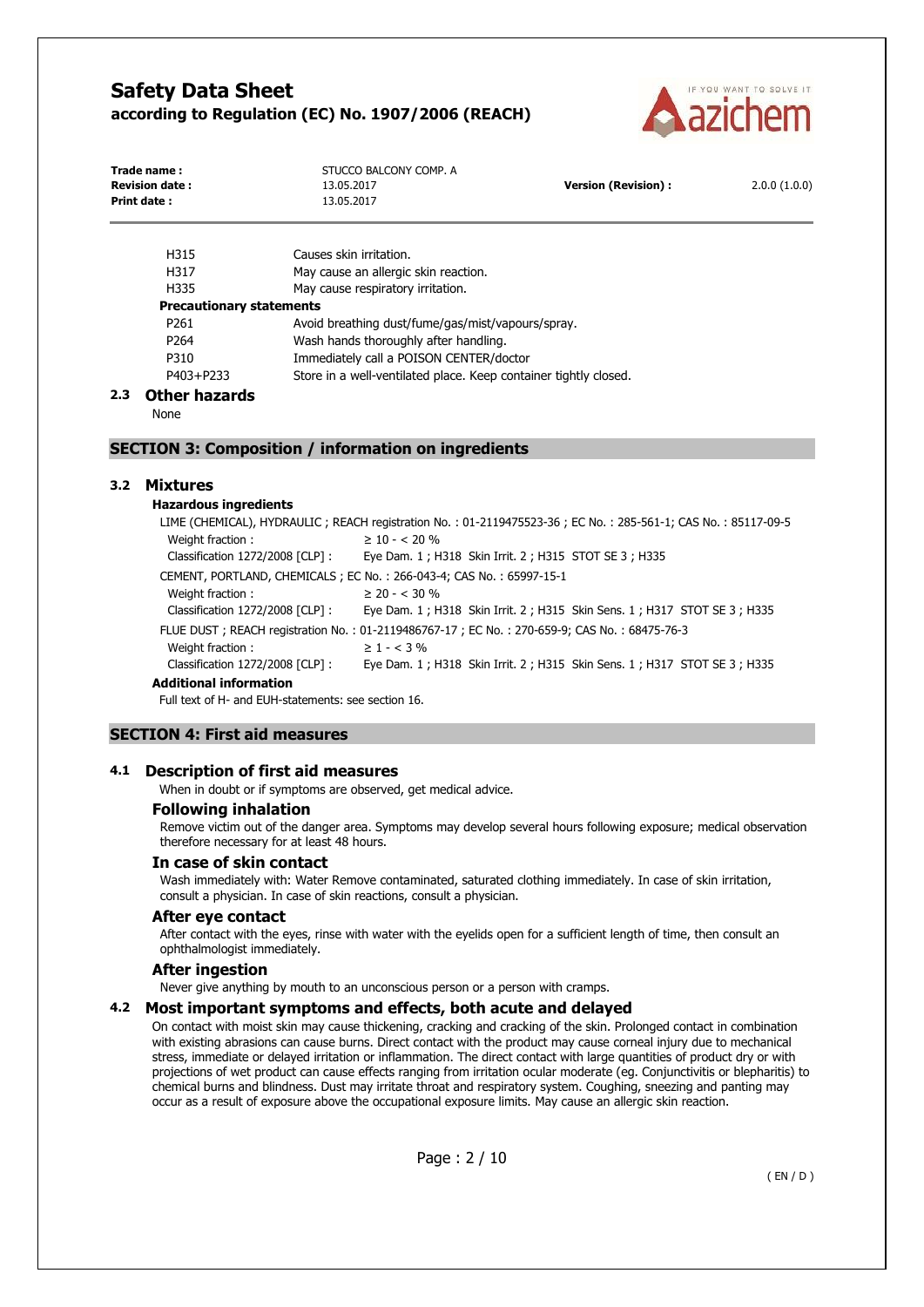

| Trade name:           |  |
|-----------------------|--|
| <b>Revision date:</b> |  |
| Print date:           |  |

**STUCCO BALCONY COMP. A Revision date :** 13.05.2017 **Version (Revision) :** 2.0.0 (1.0.0) **Print date :** 13.05.2017

## **4.3 Indication of any immediate medical attention and special treatment needed**  None

## **SECTION 5: Firefighting measures**

# **5.1 Extinguishing media Suitable extinguishing media**

Extinguishing powder alcohol resistant foam Carbon dioxide (CO2) Water mist

**5.2 Special hazards arising from the substance or mixture**  None

## **5.3 Advice for firefighters**

Remove persons to safety.

## **Special protective equipment for firefighters**

Do not inhale explosion and combustion gases. Use appropriate respiratory protection.

## **SECTION 6: Accidental release measures**

## **6.1 Personal precautions, protective equipment and emergency procedures**

Clear spills immediately. Wear a self-contained breathing apparatus and chemical protective clothing.

## **For non-emergency personnel**

Remove persons to safety.

## **6.2 Environmental precautions**

Do not allow to enter into surface water or drains. In case of gas escape or of entry into waterways, soil or drains, inform the responsible authorities.

# **6.3 Methods and material for containment and cleaning up**

### **For containment**

Absorb with liquid-binding material (e.g. sand, diatomaceous earth, acid- or universal binding agents). Collect in closed and suitable containers for disposal.

## **For cleaning up**

The contaminated area should be cleaned up immediately with: Water Retain contaminated washing water and dispose it.

## **6.4 Reference to other sections**

Reference to other sections Safe handling: see section 7 Personal protection equipment: see section 8

## **SECTION 7: Handling and storage**



## **7.1 Precautions for safe handling**

## **Protective measures**

**Specific requirements or handling rules** 

Do not breathe dust. Do not breathe gas/fumes/vapour/spray. See section 8.

## **Advices on general occupational hygiene**

Normal precautions taken when handling chemicals should be observed.

## **7.2 Conditions for safe storage, including any incompatibilities**

Page : 3 / 10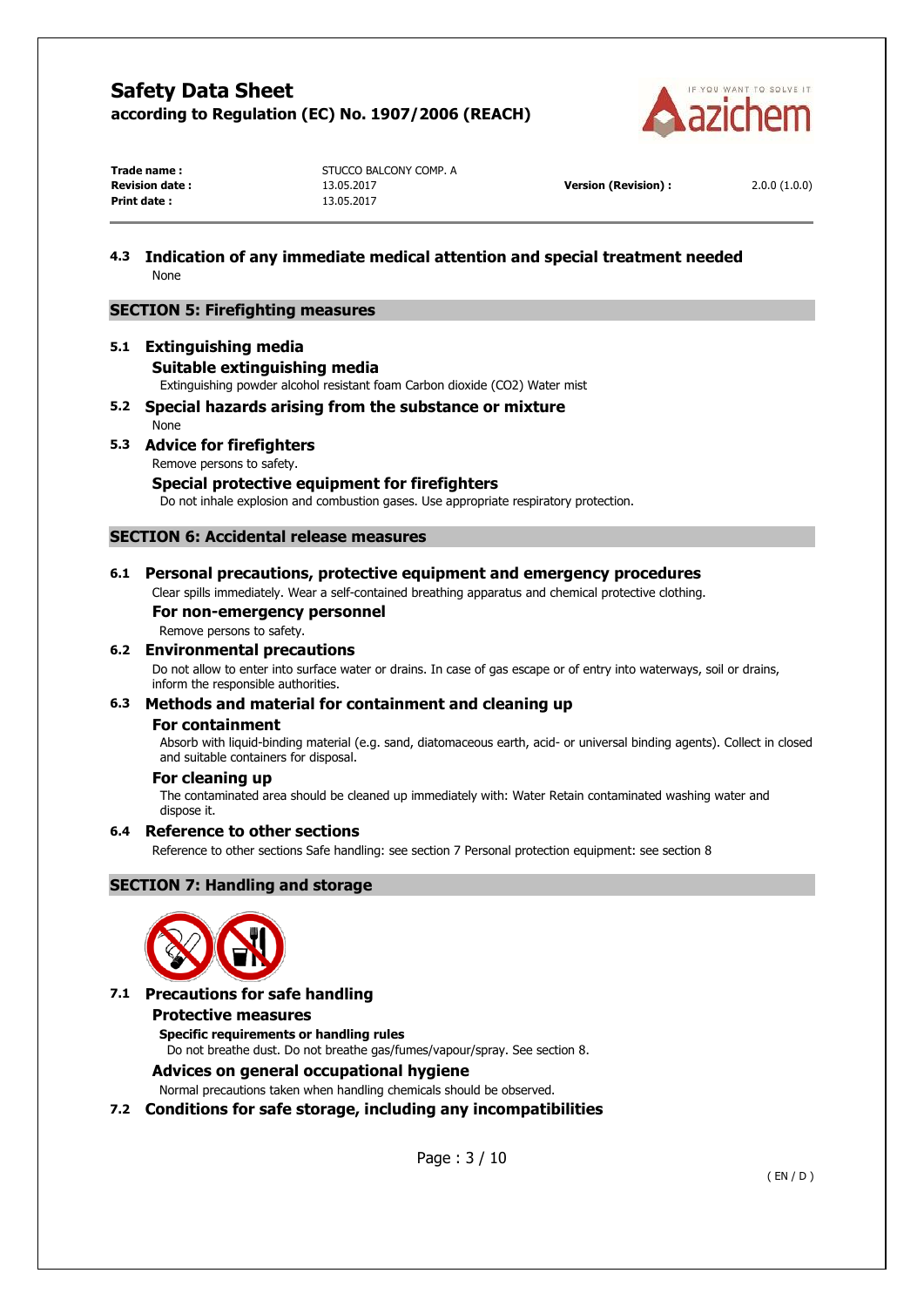

| Trade name:           |  |  |
|-----------------------|--|--|
| <b>Revision date:</b> |  |  |
| Print date:           |  |  |

**STUCCO BALCONY COMP. A Revision (Revision) : 2.0.0 (1.0.0) Version (Revision) :** 2.0.0 (1.0.0) **Print date :** 13.05.2017

Only use containers specifically approved for the substance/product. **Requirements for storage rooms and vessels**  Keep in a cool, well-ventilated place. Protect against UV-radiation/sunlight Humidity. **Hints on joint storage Storage class :** 13 **Storage class (TRGS 510) :** 13 **Keep away from** 

Store at least 3 metres apart from: Chemicals/products that react together readily

### **Further information on storage conditions**

Keep container tightly closed and in a well-ventilated place.

**7.3 Specific end use(s)** 

None

## **SECTION 8: Exposure controls/personal protection**

# **8.1 Control parameters**

# **DNEL/DMEL and PNEC values**

## **DNEL/DMEL**

| Limit value type :  | DNEL worker (local) ( CEMENT, PORTLAND, CHEMICALS; CAS No.: 65997-15-1) |
|---------------------|-------------------------------------------------------------------------|
| Exposure route:     | Inhalation                                                              |
| Exposure frequency: | Short-term (acute)                                                      |
| Limit value:        | 1 mg/m $3$                                                              |
| Limit value type :  | DNEL Consumer (local) (FLUE DUST; CAS No.: 68475-76-3)                  |
| Exposure route :    | Inhalation                                                              |
| Exposure frequency: | Short-term (acute)                                                      |
| Limit value:        | 1 mg/m $3$                                                              |
| Limit value type :  | DNEL Consumer (local) (FLUE DUST; CAS No.: 68475-76-3)                  |
| Exposure route:     | Inhalation                                                              |
| Exposure frequency: | Long-term (repeated)                                                    |
| Limit value:        | 4 mg/m <sup>3</sup>                                                     |
| Limit value type :  | DNEL worker (local) (FLUE DUST; CAS No.: 68475-76-3)                    |
| Exposure route :    | Inhalation                                                              |
| Exposure frequency: | Long-term (repeated)                                                    |
| Limit value:        | 1 mg/m $3$                                                              |
| Limit value type :  | DNEL worker (local) (FLUE DUST; CAS No.: 68475-76-3)                    |
| Exposure route :    | Inhalation                                                              |
| Exposure frequency: | Short-term (acute)                                                      |
| Limit value:        | 4 mg/m <sup>3</sup>                                                     |
| <b>PNEC</b>         |                                                                         |
| Limit value type :  | PNEC aquatic, freshwater (FLUE DUST; CAS No.: 68475-76-3)               |
| Limit value:        | 28 mg/m $3$                                                             |
| Limit value type :  | PNEC aquatic, intermittent release (FLUE DUST; CAS No.: 68475-76-3)     |
| Limit value:        | 282 mg/m <sup>3</sup>                                                   |
| Limit value type :  | PNEC aquatic, marine water (FLUE DUST ; CAS No.: 68475-76-3)            |
| Limit value:        | 3 mg/m <sup>3</sup>                                                     |
| Limit value type :  | PNEC sediment, freshwater (FLUE DUST; CAS No.: 68475-76-3)              |
| Limit value:        | 0,875 mg/kg                                                             |
| Limit value type :  | PNEC sediment, marine water (FLUE DUST; CAS No.: 68475-76-3)            |
| Limit value:        | 0,088 mg/kg                                                             |
| Limit value type :  | PNEC soil, freshwater (FLUE DUST; CAS No.: 68475-76-3)                  |
| Limit value:        | 5 mg/kg                                                                 |

Page : 4 / 10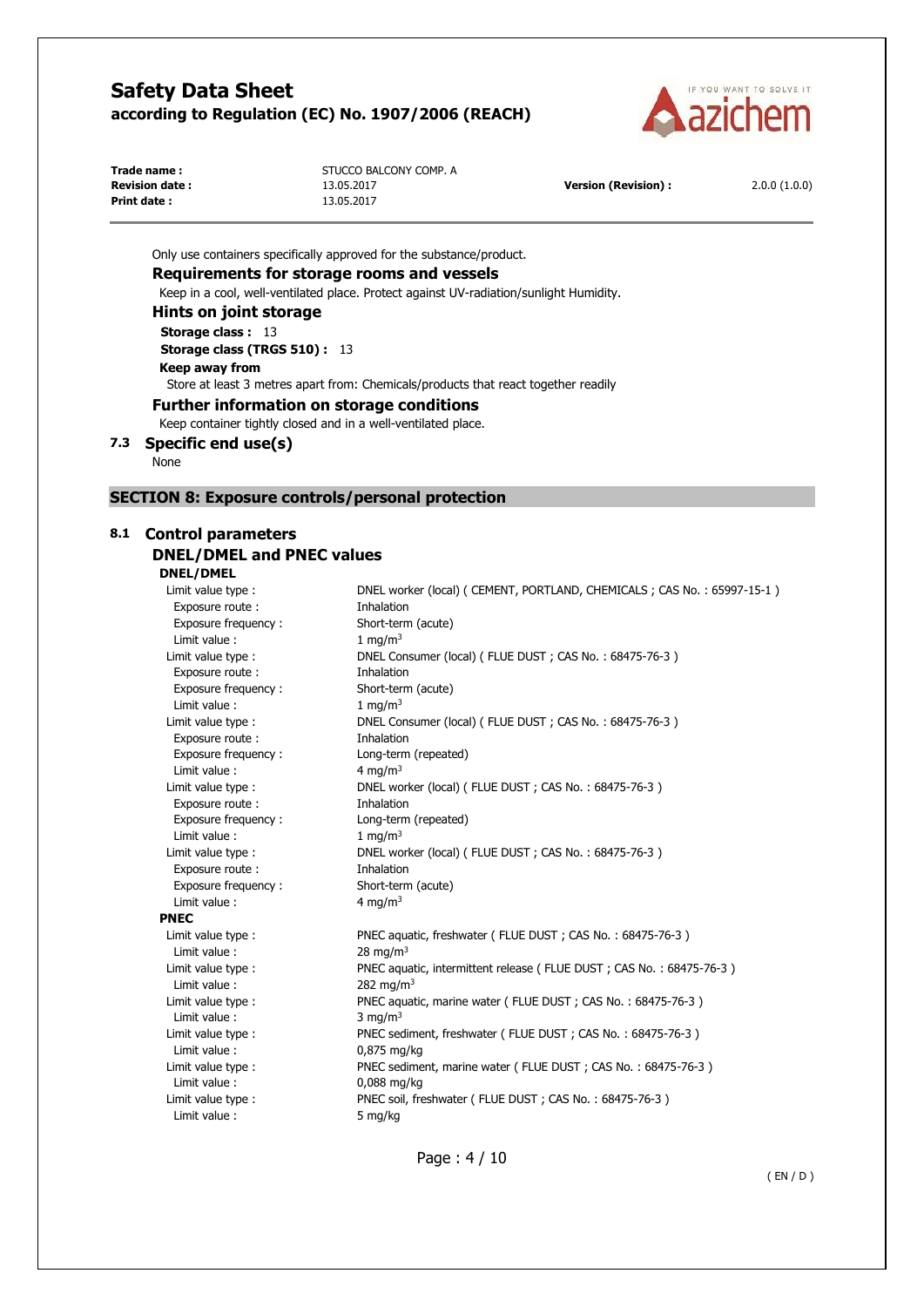

| Trade name:           | STUCCO BALCONY COMP. A |                            |              |
|-----------------------|------------------------|----------------------------|--------------|
| <b>Revision date:</b> | 13.05.2017             | <b>Version (Revision):</b> | 2.0.0(1.0.0) |
| Print date:           | 13.05.2017             |                            |              |

Limit value : 6 mg/l

Limit value type : PNEC sewage treatment plant (STP) (FLUE DUST ; CAS No. : 68475-76-3)

## **8.2 Exposure controls**

## **Appropriate engineering controls**

If local exhaust ventilation is not possible or not sufficient, the entire working area must be ventilated by technical means. If technical exhaust or ventilation measures are not possible or insufficient, respiratory protection must be worn.

### **Personal protection equipment**



When using do not eat, drink, smoke, sniff.

# **Eye/face protection**

**Suitable eye protection**  Eye glasses with side protection DIN EN 166

# **Skin protection**

## **Hand protection**

Tested protective gloves must be worn DIN EN 374

### **Respiratory protection**

Quarter-face mask (DIN EN 140) Half-face mask (DIN EN 140) Filtering Half-face mask (DIN EN 149)

## **SECTION 9: Physical and chemical properties**

## **9.1 Information on basic physical and chemical properties**

### **Safety relevant basis data**

| <b>Aspect</b>                            |                 | powder             |        |
|------------------------------------------|-----------------|--------------------|--------|
| Colour                                   |                 | Grey/light brown   |        |
| Odour                                    |                 | none               |        |
| Melting point/melting range:             | (1013 hPa)      | No data available  |        |
| <b>Vapour density</b>                    | $($ (air = 1) ) | Data not available |        |
| Initial boiling point and boiling range: | (1013 hPa)      | No data available  |        |
| Decomposition temperature :              |                 | No data available  |        |
| <b>Self flammability</b>                 |                 | not applicable     |        |
| Flash point:                             |                 | Not flammable      |        |
| Flammability (solid, gas)                |                 | Data not available |        |
| Lower explosion limit :                  |                 | No data available  |        |
| <b>Upper explosion limit:</b>            |                 | No data available  |        |
| <b>Explosive properties</b>              |                 | Not applicable     |        |
| <b>Vapour pressure</b>                   | (20 °C)         | negligible         |        |
| Density:                                 | (20 °C)         | No data available  |        |
| Water solubility:                        | (20 °C)         | almost insoluble   |        |
| pH:                                      |                 | 11<br>>            |        |
| <b>Log Pow</b>                           | (20 °C)         | not applicable     |        |
| <b>Viscosity:</b>                        | (20 °C)         | No data available  |        |
| <b>Odour threshold</b>                   |                 | Data not available |        |
| <b>Evaporation rate</b>                  |                 | Data not available |        |
| <b>Maximum VOC content (EC):</b>         |                 | $\Omega$           | Wt $%$ |
| <b>Oxidizing properties</b>              |                 | Not oxidising      |        |
| )ther information                        |                 |                    |        |

# **9.2 Other information**

None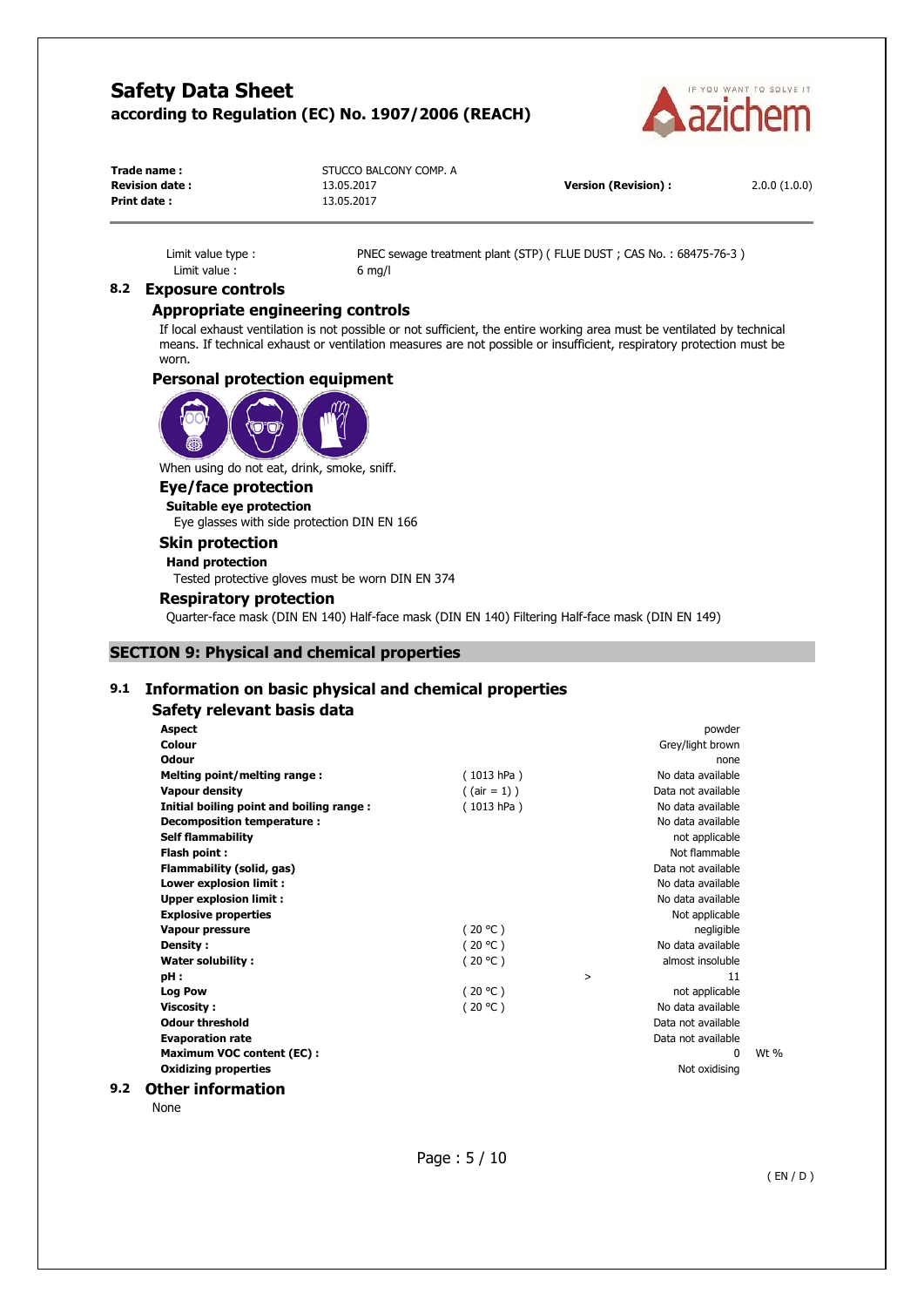

**Print date :** 13.05.2017

**Trade name :** STUCCO BALCONY COMP. A **Revision date :** 13.05.2017 **Version (Revision) :** 2.0.0 (1.0.0)

## **SECTION 10: Stability and reactivity**

### **10.1 Reactivity**

Basic reaction when in mixed with water before to became a solid inert compound.

### **10.2 Chemical stability**

Stable under recommended storage and handling conditions. See section 7. No additional measures necessary.

## **10.3 Possibility of hazardous reactions**

No hazardous reactions when stored and handled properly.

## **10.4 Conditions to avoid**

Protect from contact with water to avoid solidification of the product.

# **10.5 Incompatible materials**

Acid **10.6 Hazardous decomposition products** 

None

# **SECTION 11: Toxicological information**

## **11.1 Information on toxicological effects**

#### **Acute effects Acute oral toxicity**

| LD50 (LIME (CHEMICAL), HYDRAULIC; CAS No.: 85117-09-5)  |
|---------------------------------------------------------|
| Oral                                                    |
| Rat                                                     |
| $>$ 2000 mg/kg bw/day                                   |
| <b>OFCD 425</b>                                         |
| LD50 (FLUE DUST; CAS No.: 68475-76-3)                   |
| Oral                                                    |
| Rat                                                     |
| $> 1848$ mg/kg bw/day                                   |
| 7 days                                                  |
| It has no significant toxicity properties.              |
|                                                         |
| LD50 (CEMENT, PORTLAND, CHEMICALS; CAS No.: 65997-15-1) |
| Dermal                                                  |
| Rabbit                                                  |
| $>$ 2000 mg/kg bw/day                                   |
| 24 days                                                 |
| LD50 (FLUE DUST; CAS No.: 68475-76-3)                   |
| Dermal                                                  |
| Rat                                                     |
| $>$ 2000 mg/kg bw/day                                   |
| It has no significant toxicity properties.              |
|                                                         |
| LD50 (FLUE DUST; CAS No.: 68475-76-3)                   |
| Inhalation                                              |
| Rat                                                     |
| $> 6,04$ mg/l                                           |
| 4 h                                                     |
|                                                         |

**Irritant and corrosive effects**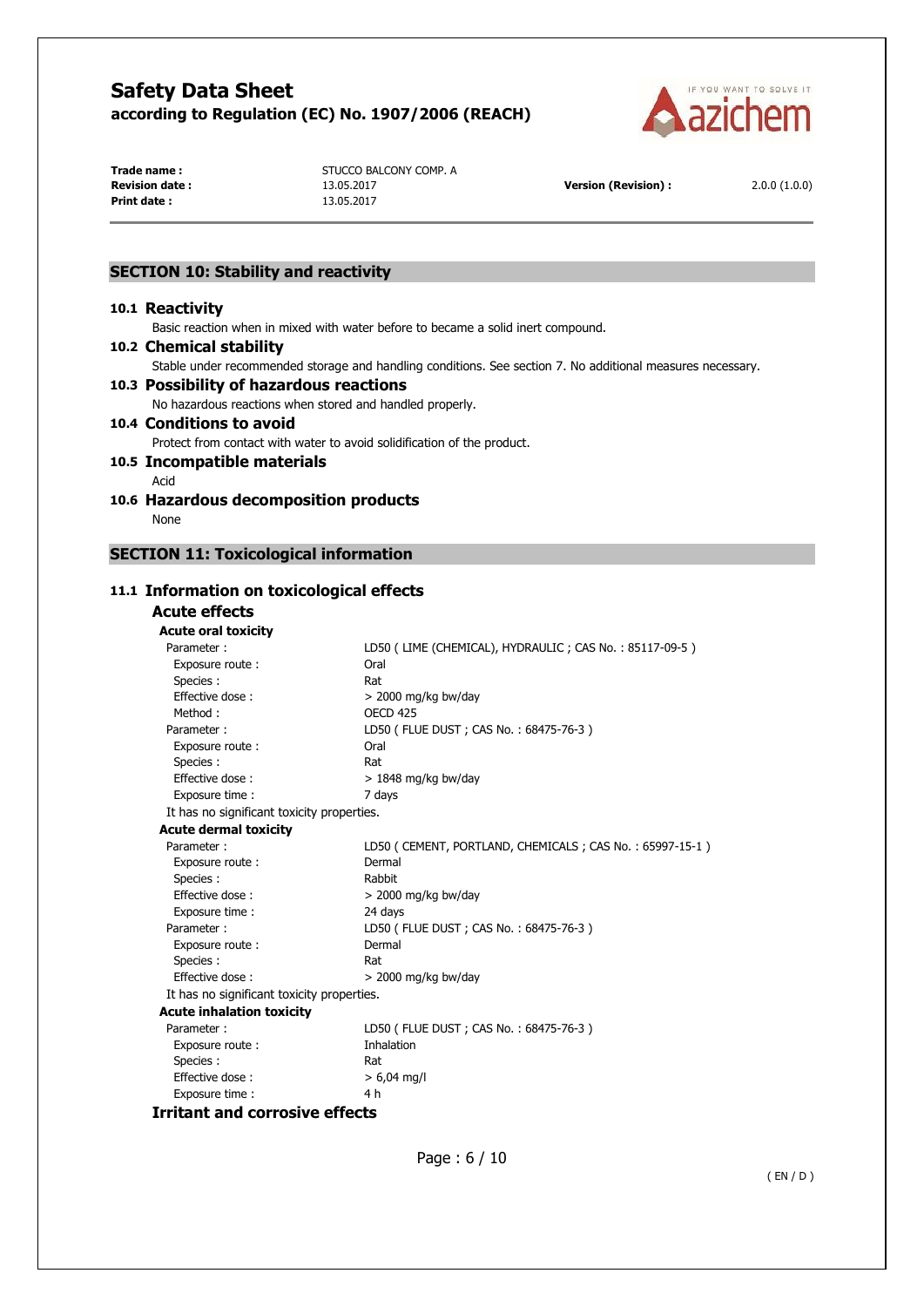

| Trade name :           | STUCCO BALCONY COMP. A |                            |              |
|------------------------|------------------------|----------------------------|--------------|
| <b>Revision date :</b> | 13.05.2017             | <b>Version (Revision):</b> | 2.0.0(1.0.0) |
| Print date:            | 13.05.2017             |                            |              |

#### **Primary irritation to the skin**

On contact with moist skin may cause thickening, cracking and cracking of the skin. Prolonged contact in combination with existing abrasions can cause burns.

### **Irritation to eyes**

Direct contact with the product may cause corneal injury due to mechanical stress, immediate or delayed irritation or inflammation. The direct contact with large quantities of product dry or with projections of wet product can cause effects ranging from irritation ocular moderate (eg. Conjunctivitis or blepharitis) to chemical burns and blindness.

#### **Irritation to respiratory tract**

Dust may irritate throat and respiratory system. Coughing, sneezing and panting may occur as a result of exposure above the occupational exposure limits.

#### **Sensitisation**

Eczema can be developed as a result of exposure to dust damp, caused both by the high pH which induces irritant contact dermatitis after prolonged contact, either by an immunological reaction to Cr (VI) soluble which causes allergic contact dermatitis.

#### **In case of inhalation**

not sensitising.

## **Repeated dose toxicity (subacute, subchronic, chronic)**

#### **Subacute inhalation toxicity**

The available evidence indicates clearly that occupational exposure to cement dust content in the product causes deficits in lung function. However, the evidence available at present are insufficient to establish with certainty the dose-response relationship for these effects.

#### **Chronic inhalation toxicity**

There were no chronic effects or effects at low concentrations.

### **CMR effects (carcinogenicity, mutagenicity and toxicity for reproduction)**

The ingredients in this mixture do not meet the criteria for classification as CMR according to CLP.

## **SECTION 12: Ecological information**

Do not allow uncontrolled discharge of product into the environment.

### **12.1 Toxicity**

| <b>Aquatic toxicity</b>              |                                                        |  |
|--------------------------------------|--------------------------------------------------------|--|
| Acute (short-term) fish toxicity     |                                                        |  |
| Parameter:                           | LC50 (LIME (CHEMICAL), HYDRAULIC; CAS No.: 85117-09-5) |  |
| Species :                            | Fresh Water fish                                       |  |
| Effective dose:                      | $50,6$ mg/l                                            |  |
| Exposure time:                       | 96 h                                                   |  |
| Parameter:                           | LC50 (LIME (CHEMICAL), HYDRAULIC; CAS No.: 85117-09-5) |  |
| Species :                            | Saltwater Fish                                         |  |
| Effective dose:                      | 457 mg/l                                               |  |
| Exposure time :                      | 96 h                                                   |  |
| Acute (short-term) daphnia toxicity  |                                                        |  |
| Parameter:                           | EC50 (LIME (CHEMICAL), HYDRAULIC; CAS No.: 85117-09-5) |  |
| Species :                            | Freshwater invertebrates.                              |  |
| Effective dose:                      | 49,1 mg/l                                              |  |
| Exposure time:                       | 48 h                                                   |  |
| Parameter:                           | EC50 (LIME (CHEMICAL), HYDRAULIC; CAS No.: 85117-09-5) |  |
| Species :                            | Saltwater invertebrates                                |  |
| Effective dose:                      | $158$ mg/l                                             |  |
| Exposure time :                      | 96 h                                                   |  |
| Chronic (long-term) daphnia toxicity |                                                        |  |
| Parameter:                           | NOEC (LIME (CHEMICAL), HYDRAULIC; CAS No.: 85117-09-5) |  |

Page : 7 / 10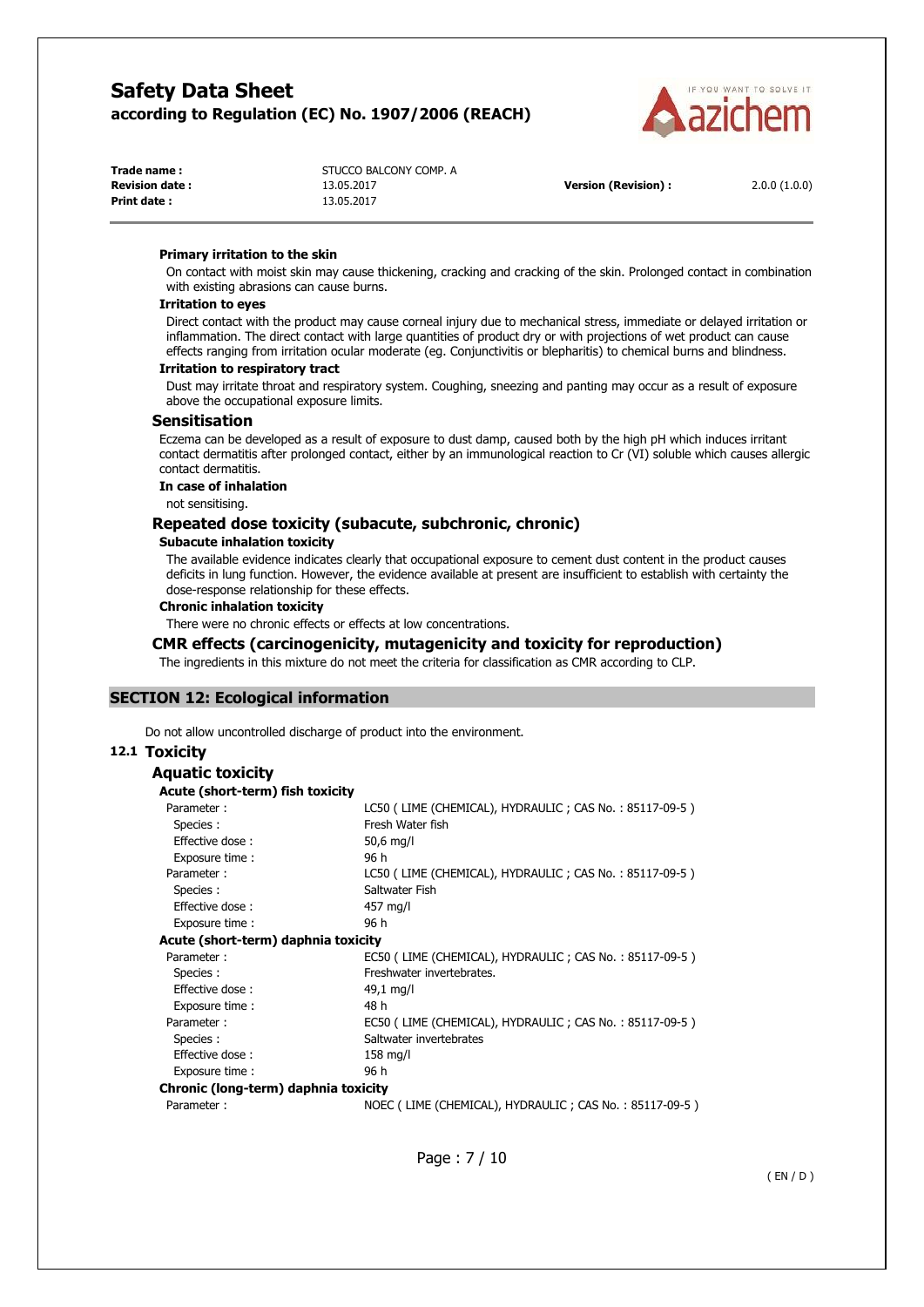

| Trade name:<br><b>Revision date:</b> | STUCCO BALCONY COMP. A<br>13.05.2017 | Version (Revision) : | 2.0.0(1.0.0) |
|--------------------------------------|--------------------------------------|----------------------|--------------|
| <b>Print date:</b>                   | 13.05.2017                           |                      |              |

| Species :                         | Saltwater invertebrates                                |
|-----------------------------------|--------------------------------------------------------|
| Effective dose:                   | 32 mg/l                                                |
| Exposure time:                    | 96 h                                                   |
| Acute (short-term) algae toxicity |                                                        |
| Parameter:                        | EC50 (LIME (CHEMICAL), HYDRAULIC; CAS No.: 85117-09-5) |
| Species :                         | Freshwater algae                                       |
| Effective dose:                   | 184,57 ma/l                                            |
| Exposure time:                    | 72 h                                                   |
| Parameter:                        | ECO (LIME (CHEMICAL), HYDRAULIC; CAS No.: 85117-09-5)  |
| Species :                         | Freshwater algae                                       |
| Effective dose:                   | 48 mg/l                                                |
| Exposure time:                    | 72 h                                                   |
|                                   |                                                        |

## **12.2 Persistence and degradability**

Poorly watersoluble, inorganic product. Can be mechanically precipitated to a large extent in biological sewage plants.

- **12.3 Bioaccumulative potential**
- not applicable
- **12.4 Mobility in soil**

Low solubility in soil.

## **12.5 Results of PBT and vPvB assessment**

This product is none, or does not contain a substance called a PBT or vPvB

**12.6 Other adverse effects** 

No information available.

**12.7 Additional ecotoxicological information**  None

## **SECTION 13: Disposal considerations**

## **13.1 Waste treatment methods**

**Product/Packaging disposal** 

Dispose according to legislation.

# **SECTION 14: Transport information**

### **14.1 UN number**

No dangerous goods in sense of this transport regulation.

## **14.2 UN proper shipping name**

No dangerous goods in sense of this transport regulation.

# **14.3 Transport hazard class(es)**  No dangerous goods in sense of this transport regulation. **14.4 Packing group**

No dangerous goods in sense of this transport regulation.

## **14.5 Environmental hazards**

No dangerous goods in sense of this transport regulation.

## **14.6 Special precautions for user**

None

# **14.7 Transport in bulk according to Annex II of MARPOL 73/78 and the IBC Code**  not applicable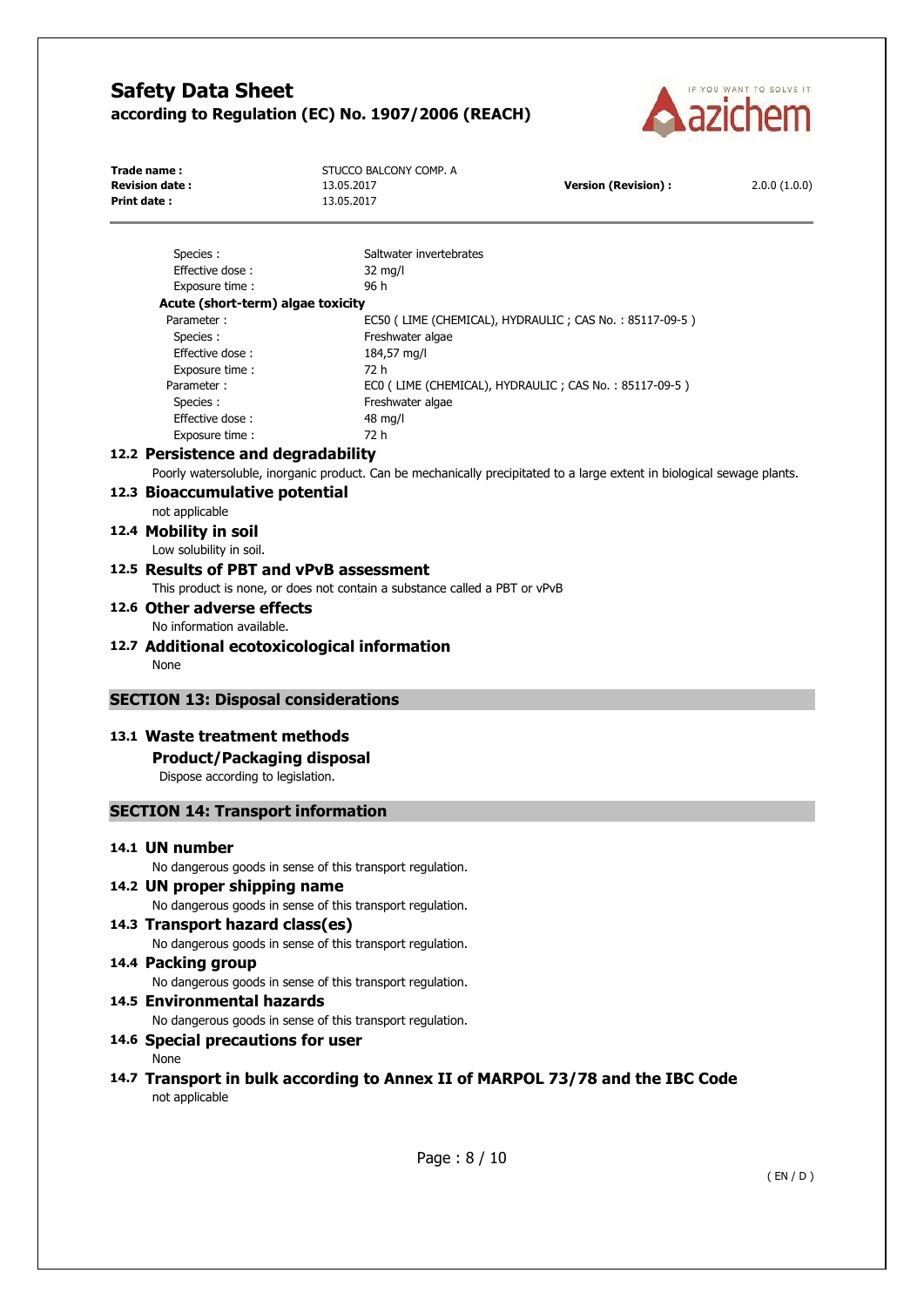

**Print date :** 13.05.2017

**Trade name :** STUCCO BALCONY COMP. A **Revision date :** 13.05.2017 **Version (Revision) :** 2.0.0 (1.0.0)

# **SECTION 15: Regulatory information**

# **15.1 Safety, health and environmental regulations/legislation specific for the substance or mixture**

### **EU legislation**

Regulation (EC) 1907/2006/CE (REACh). Regulation (EC) No 1272/2008 (CLP). Regulation (EU) 2015/830 requirements for the compilation of safety data sheets. Commission Regulation (EC) No 790/2009/CE (amending, for the purposes of its adaptation to technical and scientific progress (ATP), Regulation (EC) No 1272/2008). Commission Regulation (EU) No 286/2011 (amending, for the purposes of its adaptation to technical and scientific progress (ATP), Regulation (EC) No 1272/2008). Commission Regulation (EU) No 618/2012 (amending, for the purposes of its adaptation to technical and scientific progress (ATP), Regulation (EC) No 1272/2008). Commission Regulation (EU) No 487/2013 (amending, for the purposes of its adaptation to technical and scientific progress (ATP), Regulation (EC) No 1272/2008). Commission Regulation (EU) No 758/2013 (amending, for the purposes of its adaptation to technical and scientific progress (ATP), Regulation (EC) No 1272/2008). Commission Regulation (EU) No 944/2013 (amending, for the purposes of its adaptation to technical and scientific progress (ATP), Regulation (EC) No 1272/2008). Commission Regulation (EU) No 605/2014 (amending, for the purposes of its adaptation to technical and scientific progress (ATP), Regulation (EC) No 1272/2008). Commission Regulation (EU) No 1297/2015 (amending, for the purposes of its adaptation to technical and scientific progress (ATP), Regulation (EC) No 1272/2008).

### **Other regulations (EU)**

#### **Regulation (CE) 1907/2006: Substance of very high concern included in the SVHC Candidate List**  None

### **National regulations**

Italy: Legislative Decree 81/2008 (Consolidated Law on protection of health and safety at work), as amended and Directive 2009/161/UE - chemical risk assessment in accordance with Title IX

#### **Water hazard class (WGK)**

Class : nwg (Non-hazardous to water) Classification according to VwVwS

#### **15.2 Chemical Safety Assessment**

not applicable

## **SECTION 16: Other information**

### **16.1 Indication of changes**

02. Classification of the substance or mixture  $\cdot$  02. Label elements  $\cdot$  02. Labelling according to Regulation (EC) No. 1272/2008 [CLP] · 02. Labelling according to Regulation (EC) No. 1272/2008 [CLP] - Hazard components for labelling · 03. Hazardous ingredients

### **16.2 Abbreviations and acronyms**

### **LEGENDA:** ADR: Accord européen relative au transport international des marchandises dangereuses par route (accordo europeo relativo al trasporto internazionale delle merci pericolose su strada) ASTM: ASTM International, originariamente nota come American Society for Testing and Materials (ASTM) EINECS: European Inventory of Existing Commercial Chemical Substances (Registro Europeo delle Sostanze chimiche in Commercio) EC(0/50/100): Effective Concentration 0/50/100 (Concentrazione Effettiva Massima per 0/50100% degli Individui) LC(0/50/100): Lethal Concentration 0/50/100 (Concentrazione Letale per 0/50100% degli Individui) IC50: Inhibitor Concentration 50 (Concentrazione Inibente per il 50% degli Individui) NOEL: No Observed Effect Level (Dose massima senza effetti) NOEC: No Observed Effect Concentration (Concentrazione massima senza effetti) LOEC: Lowest Observed Effect Concentration (Concentrazione massima alla quale è possibile evidenziare un effetto) DNEL: Derived No Effect Level (Dose derivata di non effetto) DMEL: Derived Minimum Effect Level (Dose derivata di minimo effetto) CLP: Classification, Labelling and Packaging (Classificazione, Etichettatura e Imballaggio)